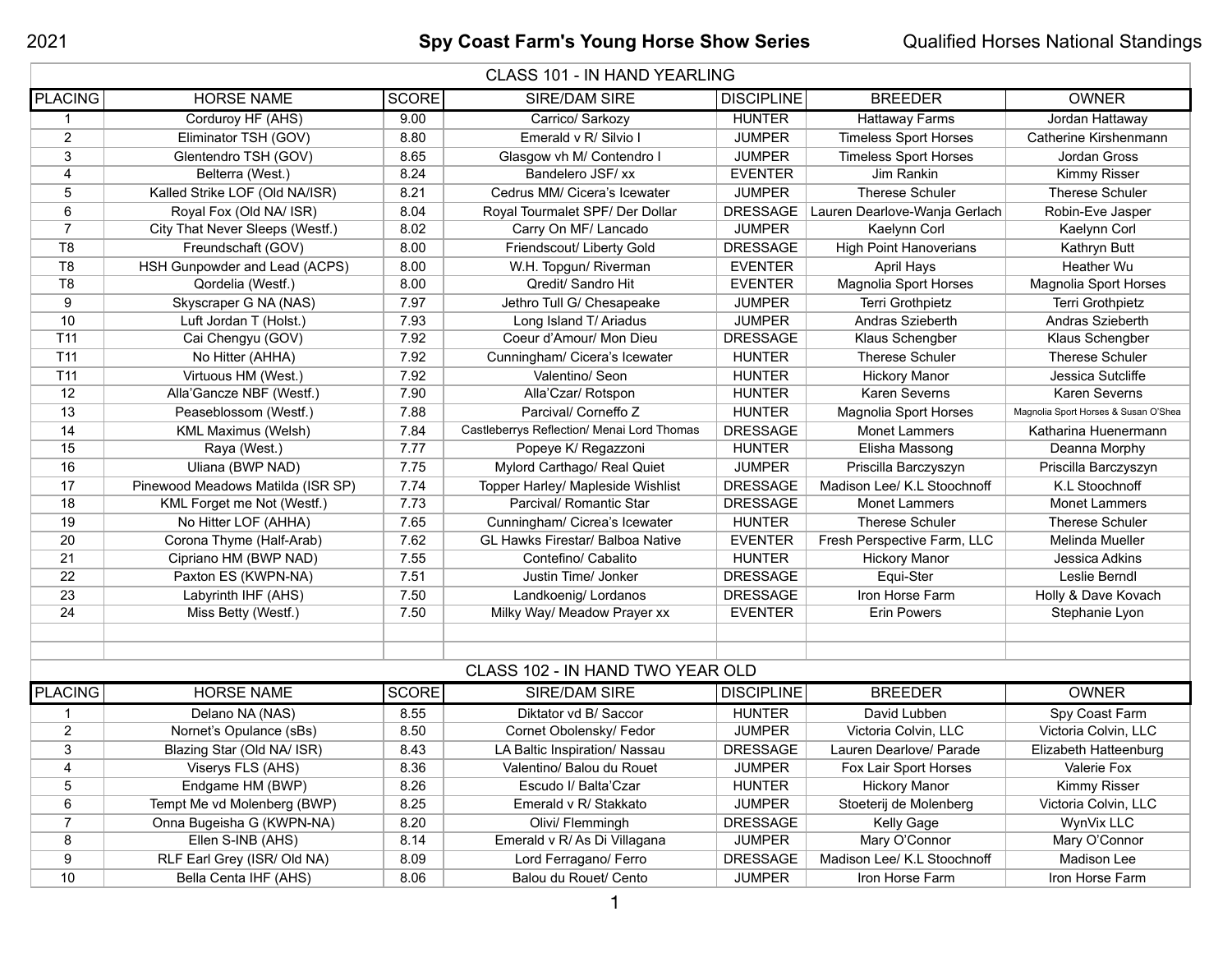## 2021 **Spy Coast Farm's Young Horse Show Series** Qualified Horses National Standings

| 11                                 | Pinewood Mighty Oak (ISR SP)     | 8.03         | Pixar/ Rhosan Pasiant                    | <b>DRESSAGE</b>   | Madison Lee/ K.L Stoochnoff     | K.L Stoochnoff                       |  |
|------------------------------------|----------------------------------|--------------|------------------------------------------|-------------------|---------------------------------|--------------------------------------|--|
| 12                                 | Oliver Twist SC (KWPN NA)        | 8.02         | Vindication/ Goldmaker xx                | <b>HUNTER</b>     | <b>Stone Creek Sport Horses</b> | Sheila Armstrong & Heather McInerney |  |
| T <sub>13</sub>                    | Duet Farms Sweet Secrets (AWSSR) | 8.00         | Rijn Beau/ Domino                        | <b>DRESSAGE</b>   | Annie Balotti-Paleen            | Annie Balotti-Paleen                 |  |
| T <sub>13</sub>                    | Tamoa Cove CSF (BWP NAD)         | 8.00         | Valentino/ Lamm de Fetan                 | <b>JUMPER</b>     | <b>Cove Springs Farm</b>        | Lori Lynn-Davis                      |  |
| T <sub>13</sub>                    | Tiara Cove CSF (BWP NAD)         | 8.00         | Vagabond de la Pomme/ Diamant de Semilly | <b>JUMPER</b>     | Cove Springs Farm               | Lori Lynn-Davis                      |  |
| 14                                 | Joule de Chatsworth DS (SF)      | 7.97         | Koninklijke Diamant DS/ Windfall         | <b>JUMPER</b>     | Le Bonheur Equestrian           | Le Bonheur Equestrian                |  |
| 15                                 | Joie de Amour DS (SF)            | 7.95         | Deja vu Chatsworth Quasar/ Jazz          | <b>JUMPER</b>     | Le Bonheur Equestrian           | Le Bonheur Equestrian                |  |
| 16                                 | Furst Finesse (SWB)              | 7.94         | Finery/ Harvard                          |                   | Linda Fox                       | <b>Bess Hadley</b>                   |  |
| 17                                 | Utah Beach (Old NA/ ISR)         | 7.93         | Ulmar Mail/ A Fine Romance               | <b>EVENTER</b>    | Elizabeth Callahan              | <b>Monica Fiss</b>                   |  |
| 18                                 | Valhalla D (AHS)                 | 7.92         | Valentino/ Not For Love                  | <b>JUMPER</b>     | <b>Christie Davis</b>           | <b>Claire Burke</b>                  |  |
| T <sub>19</sub>                    | Darby CF (GOV)                   | 7.90         | Davos CF/ Dormello                       | <b>HUNTER</b>     | Nancy Holowesko                 | Amy Parsons                          |  |
| T19                                | Joie de Vivre DS (SF)            | 7.90         | Querdolan Vitarel/ Little Rock           | <b>JUMPER</b>     | Le Bonheur Equestrian           | Le Bonheur Equestrian                |  |
| T19                                | Stellar Performance (GOV)        | 7.90         | Lissaro van de Helle/ Sightseeing xx     | <b>DRESSAGE</b>   | Stephanie Lyon                  | Stephanie Lyon                       |  |
| 20                                 | Franz List (GOV)                 | 7.88         | Friendscout II/ Totilas                  | <b>DRESSAGE</b>   | <b>High Point Hanoverians</b>   | Julie Pierpoint                      |  |
| T21                                | JHP Glitter and Gold (Welsh)     | 7.86         | Madoc Heir Apparent/ tba                 | <b>DRESSAGE</b>   | <b>JHP</b>                      | <b>Monet Lammers</b>                 |  |
| T <sub>21</sub>                    | Maxine T (AHHA)                  | 7.86         | Caligula II/ Clearway                    | <b>JUMPER</b>     | Andras Szieberth                | Andras Szieberth                     |  |
| 22                                 | Valaena FLS (AHS)                | 7.84         | <b>Vindication/ Federalist</b>           | <b>JUMPER</b>     | Fox Lair Sport Horses           | Valerie Fox                          |  |
| 23                                 | Tinker Cove CSF (BWP NAD)        | 7.81         | Olympic Jac BC/ Argentinus               | <b>JUMPER</b>     | Cove Springs Farm               | Lori Lynn-Davis                      |  |
| T24                                | Into Wishin (AWSSR)              | 7.80         | Rijn Beau/ Ideal                         | <b>EVENTER</b>    | Nancy Roth                      | Nancy Roth                           |  |
| T <sub>24</sub>                    | PM Phrancesca (ISR/ OLD NA)      | 7.80         | Supremat/ Royal Prince                   | <b>DRESSAGE</b>   | Madison Lee/ K.L Stoochnoff     | K.L Stoochnoff                       |  |
| T24                                | Valhalla D (AHS)                 | 7.80         | Valentino/ Not for Love                  | <b>JUMPER</b>     | <b>Christie Davis</b>           | <b>Claire Burke</b>                  |  |
| 25                                 | Antartica (ATA)                  | 7.76         | Apollo Sun *pb*/ Larkspur Connoisseur    | <b>EVENTER</b>    | Jean Fowler                     | Lauren & Stephanie Summer            |  |
| 26                                 | Molly Catherine (Westf.)         | 7.73         | Mitril/ Waquoit                          | <b>HUNTER</b>     | Cassandra Mahoney               | Cassandra Mahoney                    |  |
| T27                                | Caught Me (GOV)                  | 7.70         | Casiro I/ Samba Hit I                    | <b>HUNTER</b>     | Jennifer Smith                  | Jennifer Smith                       |  |
| T27                                | Diacavada (AHS)                  | 7.70         | Diacontinus/ Iron Deputy xx              | <b>JUMPER</b>     | <b>Christie Davis</b>           | <b>Christie Davis</b>                |  |
| 28                                 | <b>BBF Bleidhe</b>               | 7.63         | tba                                      |                   |                                 |                                      |  |
| 29                                 | Remarqable Artistry (JC)         | 7.62         | Artrageous xx/ Remarquez xx              | <b>HUNTER</b>     | Fox Haven Farm Inc.             | Meghan Palensky                      |  |
| 30                                 | Affinity (West.)                 | 7.61         | Ace/ Mermus R                            | <b>JUMPER</b>     | Wendy Janesky                   | Wendy Janesky                        |  |
| 31                                 | Dynamic TCF (Old NA/ ISR)        | 7.51         | Don de Marco/ Sunfaris Hot Stuff         | <b>DRESSAGE</b>   | Rhonda Robinson                 | Rhonda Robinson                      |  |
| T32                                | Calderon T (AHHA)                | 7.50         | Caligula II/ Clearway                    | <b>HUNTER</b>     | Andras Szieberth                | Andras Szieberth                     |  |
| T32                                | Laissez Faire IHF (AHS)          | 7.50         | Lord Adonis/ Wamberto                    | <b>DRESSAGE</b>   | Iron Horse Farm                 | Holly & Dave Kovach                  |  |
| T32                                | Oasis SC (KWPN NA)               | 7.50         | Toronto/ Bon Balou                       | <b>HUNTER</b>     | <b>Stone Creek Sport Horses</b> | Sheila Armstrong                     |  |
|                                    |                                  |              |                                          |                   |                                 |                                      |  |
|                                    |                                  |              |                                          |                   |                                 |                                      |  |
| CLASS 103 - IN HAND THREE YEAR OLD |                                  |              |                                          |                   |                                 |                                      |  |
| <b>PLACING</b>                     | <b>HORSE NAME</b>                | <b>SCORE</b> | SIRE/DAM SIRE                            | <b>DISCIPLINE</b> | <b>BREEDER</b>                  | <b>OWNER</b>                         |  |
| -1                                 | Kickapoo SCF NA (NAS)            | 9.85         | Diktator vd B/ Cardento                  | <b>JUMPER</b>     | Spy Coast Farm                  | Spy Coast Farm                       |  |
| $\overline{2}$                     | Penobscot SCF NA (NAS)           | 9.65         | Cykoln 1083/ Diktator vd B               | <b>JUMPER</b>     | Spy Coast Farm                  | Spy Coast Farm                       |  |
| 3                                  | Chinook SCF NA (NAS)             | 9.35         | Cykoln 1083/ Lester                      | <b>JUMPER</b>     | Spy Coast Farm                  | Spy Coast Farm                       |  |
| 4                                  | Seminole SCF NA (NAS)            | 9.30         | Chaqui Z/ Nabab de Reve                  | <b>JUMPER</b>     | Spy Coast Farm                  | Spy Coast Farm                       |  |
| 5                                  | Furst Aquaman SS (AHS)           | 9.09         | Furstenball/ Stedinger                   | <b>DRESSAGE</b>   | Dawn Spencer                    | <b>Stacy Durham</b>                  |  |
| 6                                  | Sandro's Cameo NA (NAS)          | 9.00         | Cantor de la Vie/ Saccor                 | <b>HUNTER</b>     | David Lubben                    | Spy Coast Farm                       |  |
| $\overline{7}$                     | Becoming M (Old NA/ ISR)         | 8.94         | Apiro/ Rio Grande                        | <b>HUNTER</b>     | Marabet Farm                    | <b>Continental Stables LLC</b>       |  |
| 8                                  | Qua-Z (NAS)                      | 8.50         | Quilot Z/ Mezcalero                      | <b>JUMPER</b>     | Maria Kneipp                    | Maria Kneipp                         |  |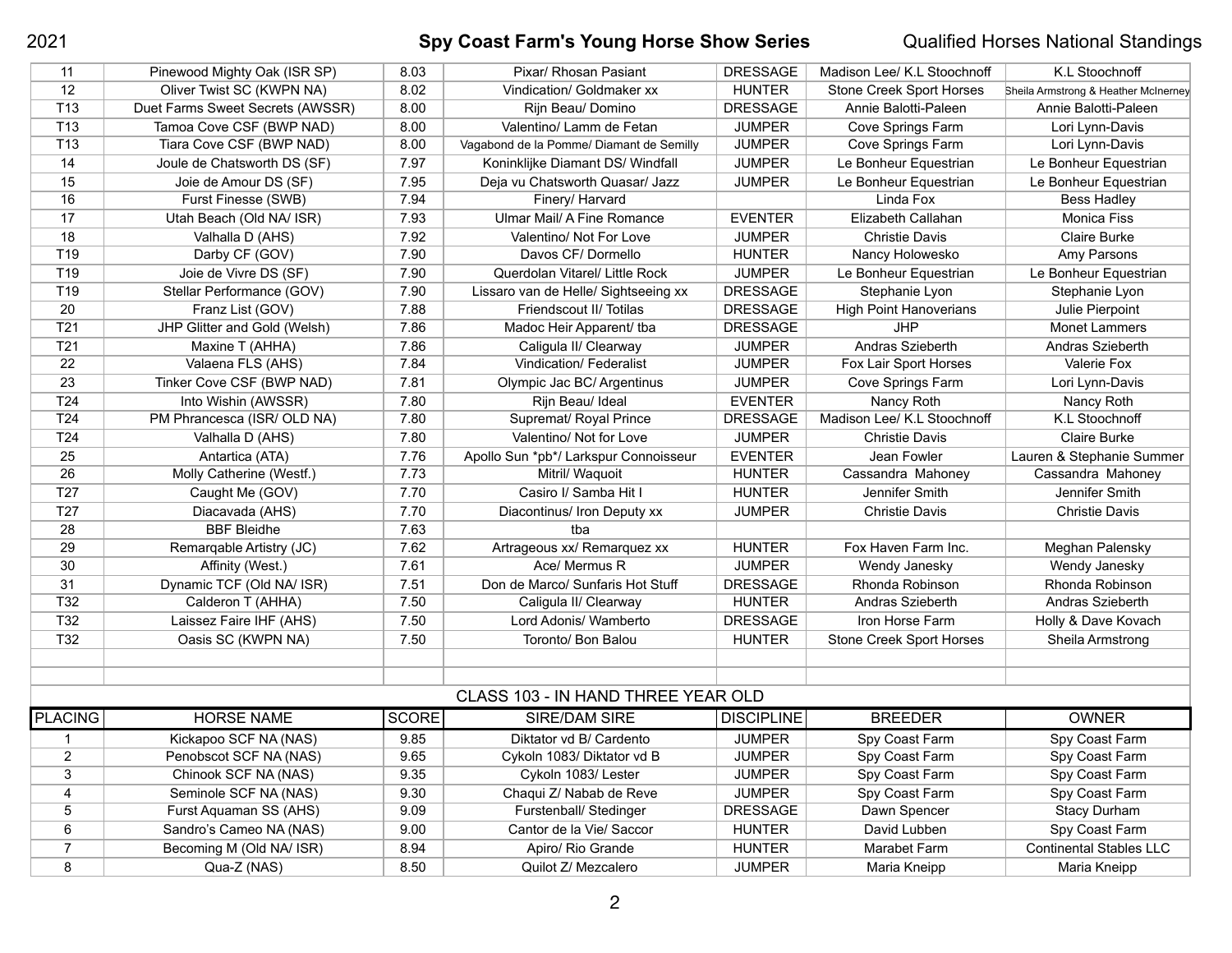## 2021 **Spy Coast Farm's Young Horse Show Series** Qualified Horses National Standings

| 9                                 | Perfect Bliss M (RPSI)           | 8.48         | Bliss MF/ Paparazzo                   | <b>HUNTER</b>     | Marabet Farm                      | Sally Haas Colbert          |  |  |
|-----------------------------------|----------------------------------|--------------|---------------------------------------|-------------------|-----------------------------------|-----------------------------|--|--|
| 10                                | Allora NBF (Westf.)              | 8.36         | Alla'Czar/ Rotspon                    | <b>HUNTER</b>     | New Blessings Farm                | <b>Cindy Spooner</b>        |  |  |
| 11                                | Rosenhill (GOV)                  | 8.29         | Rosenthal/ Cicera's Icewater          | <b>JUMPER</b>     | Emory & Henry College             | <b>Tiffany Catledge</b>     |  |  |
| 12                                | Conroy T (AHHA)                  | 8.26         | Caligula II/ Lotus T                  | <b>EVENTER</b>    | Andras Szieberth                  | Five Rings & Mikki Johansen |  |  |
| 13                                | Nantucket S (KWPN NA)            | 8.25         | Contendro I/ Canturo                  | <b>JUMPER</b>     | Sakura Hill Farm                  | Sakura Hill Farm            |  |  |
| 14                                | Royal Madeleine CG (Old NA/ ISR) | 8.20         | Royal Tourmalet SPF/ Ferro            | <b>DRESSAGE</b>   | <b>Cheval Gris Sport Horses</b>   | Joanna Gray-Randle          |  |  |
| 15                                | Revelation TSH (GOV)             | 8.12         | Relevantus/ Fuerst Gotthard           | <b>HUNTER</b>     | <b>Timeless Sport Horses</b>      | <b>Heather McInerney</b>    |  |  |
| T16                               | Bella Danza (GOV)                | 7.94         | Bernay/ Diamo Gold                    | <b>DRESSAGE</b>   | Joachim Kluge                     | Meghan Palensky             |  |  |
| T16                               | Night Train MF (KWPN NA)         | 7.94         | Emerald v R/ Burggraaf                | <b>JUMPER</b>     | Greg Michalson                    | Greg Michalson              |  |  |
| T16                               | Selik Nikko PAF (Westf.)         | 7.94         | C Quito vh P/ Indoctro                | <b>HUNTER</b>     | Kimberlee Farms                   | Susan Novotny               |  |  |
| T <sub>17</sub>                   | Navi TWF (KWPN NA)               | 7.93         | Vincere/ Riverman                     | <b>HUNTER</b>     | Katharina Huenermann              | Gabriella Winkler           |  |  |
| T <sub>17</sub>                   | Sequoia (GOV)                    | 7.93         | Qredit/ Riverman                      | <b>HUNTER</b>     | <b>Taylor Polito</b>              | <b>Taylor Polito</b>        |  |  |
| 18                                | Miss Roxy (JC)                   | 7.91         | Noble Mission xx/ Exceed and Excel xx | <b>EVENTER</b>    | <b>HnR Northhaft Horse Racing</b> | <b>Monica Fiss</b>          |  |  |
| T <sub>19</sub>                   | Benedikt GPF (ISR/ Old NA)       | 7.90         | Salute Z/ Domino RSF                  | <b>DRESSAGE</b>   | Maria Parr                        | <b>Judy Schwartz</b>        |  |  |
| T <sub>19</sub>                   | Conspiracy Theory (AHS)          | 7.90         | Checkmate/ Federalist                 | <b>JUMPER</b>     | Fox Lair Sport Horses             | Valerie Fox                 |  |  |
| 20                                | Chill in the Air (AHS)           | 7.87         | Chilli Morning/ Rapture R             | <b>EVENTER</b>    | Karin Burchianti                  | tba                         |  |  |
| T21                               | Capital T (AHHA)                 | 7.80         | Caligula II/ Clearway                 | <b>JUMPER</b>     | Andras Szieberth                  | Andreea Strigel             |  |  |
| T <sub>21</sub>                   | Pandora IHF (GOV)                | 7.80         | Pallido Blu CF/ Private Vow xx        | <b>HUNTER</b>     | Iron Horse Farm                   | Iron Horse Farm             |  |  |
| T <sub>22</sub>                   | Blesczings MFH (Westf.)          | 7.79         | Balta'Czar/ Rubinstein I              | <b>HUNTER</b>     | My Fork Haven Farm                | Christina Burke             |  |  |
| T <sub>22</sub>                   | Watersprite (AHS)                | 7.79         | Waterford/ Caruso                     | <b>HUNTER</b>     | Mountain Vista Farm               | Sarah Clouden               |  |  |
| T <sub>23</sub>                   | Glamourshot NBF (Westf.)         | 7.77         | Goldmaker/ Legaczy                    | <b>EVENTER</b>    | Karen Severns                     | Gena Cindric                |  |  |
| T <sub>23</sub>                   | Steakin in High Tops (AWSSR)     | 7.77         | Cedarfield Topper/ Rock N Roll        |                   | Amelia Burkemper                  | <b>Kate Bauer</b>           |  |  |
| 24                                | Lady Leia (GOV)                  | 7.71         | Ruffian/ Cottage Boy                  | <b>EVENTER</b>    | Cynthia M Gartrell                | Cynthia M McNemar           |  |  |
| T <sub>25</sub>                   | Brava HM (BWP)                   | 7.70         | Bandelero JSF/ Rapport                | <b>HUNTER</b>     | <b>Hickory Manor</b>              | Kara Mongello               |  |  |
| T <sub>25</sub>                   | Calaun Ematt GSF (Westf.)        | 7.70         | Chewbacca GSF/Tomorrow's Cat          | <b>EVENTER</b>    | <b>Greenstone Farm</b>            | <b>Lindsey Petritsch</b>    |  |  |
| T <sub>26</sub>                   | Counterpart (ISR/ Old NA)        | 7.66         | Westporte/ Donnerkell                 | <b>HUNTER</b>     | <b>Lilli Power</b>                | Lilli Power                 |  |  |
| T <sub>26</sub>                   | Okie Brown (JC)                  | 7.66         | Cavvy/ Pleasantly Perfect             | <b>EVENTER</b>    | tba                               | Angela Bailey               |  |  |
| 27                                | Notrolensky                      | 7.65         | Cornet Obolensky/ Indoctro            |                   | tba                               | Jessie Grabowski            |  |  |
| 28                                | All About Me SC (GOV)            | 7.63         | Checkmate/ Larino                     | <b>HUNTER</b>     | <b>Stone Creek Sport Horses</b>   | Sheila Armstrong            |  |  |
| 29                                | Soluna TWF (GOV)                 | 7.57         | Bon Coeur/ Domingo                    | <b>EVENTER</b>    | Katharina Huenermann              | Jennifer Neil               |  |  |
| 30                                | Sancia (BWP NAD)                 | 7.54         | Diktator vd B/ Conteros               | <b>HUNTER</b>     | Carol Thogode                     | Carol Thogode               |  |  |
| 31                                | Nantucket (KWPN NA)              | 7.51         | Onze Fons/ Kodachrome                 | <b>HUNTER</b>     | Cassandra Mahoney                 | Cassandra Mahoney           |  |  |
|                                   |                                  |              |                                       |                   |                                   |                             |  |  |
|                                   |                                  |              |                                       |                   |                                   |                             |  |  |
| CLASS 104 - IN HAND FOUR YEAR OLD |                                  |              |                                       |                   |                                   |                             |  |  |
| <b>PLACING</b>                    | <b>HORSE NAME</b>                | <b>SCORE</b> | SIRE/DAM SIRE                         | <b>DISCIPLINE</b> | <b>BREEDER</b>                    | <b>OWNER</b>                |  |  |
| -1                                | Clash Royal Z (Z)                | 8.38         | Clarimo/ Vigo d'Arsouilles            | <b>EVENTER</b>    | <b>Kristof Wellekens</b>          | <b>Misty Hunter</b>         |  |  |
| $\overline{2}$                    | Mirabillis (KWPN NA)             | 8.18         | Emilion/ Burggraaf                    | <b>JUMPER</b>     | Greg Michalson                    | Greg Michalson              |  |  |
| 3                                 | DaVinci HTF (AHS)                | 8.17         | Don Principe/ Bugatti Hilltop         | <b>HUNTER</b>     | Hill Top Farm                     | <b>Taylor Phoenix</b>       |  |  |
| $\overline{\mathbf{4}}$           | Thinking Outloud (ISR/ Old NA)   | 8.15         | Westporte/ Donnerkell                 | <b>HUNTER</b>     | <b>Lilli Power</b>                | <b>Lilli Power</b>          |  |  |
| T <sub>5</sub>                    | VH De La Noche (GOV)             | 8.12         | Don Deluxe/ Saint Sandro              | <b>EVENTER</b>    | Tawnana King                      | Caitlin Kuczynski-Trumpower |  |  |
| T <sub>5</sub>                    | Sisco                            | 8.12         | Sternlicht/ Iroko                     | <b>JUMPER</b>     | Lori Brown                        | <b>Tiffany Catledge</b>     |  |  |
| T <sub>6</sub>                    | Jaguar Valor WG (Old NA/ ISR)    | 8.06         | Jaguar Mail/ Riverman                 | <b>EVENTER</b>    | Eileen Prichard-Bryan             | Carey Ann Williams          |  |  |
| T <sub>6</sub>                    | Shantraram                       | 8.06         | tba                                   | <b>EVENTER</b>    | tba                               | tba                         |  |  |